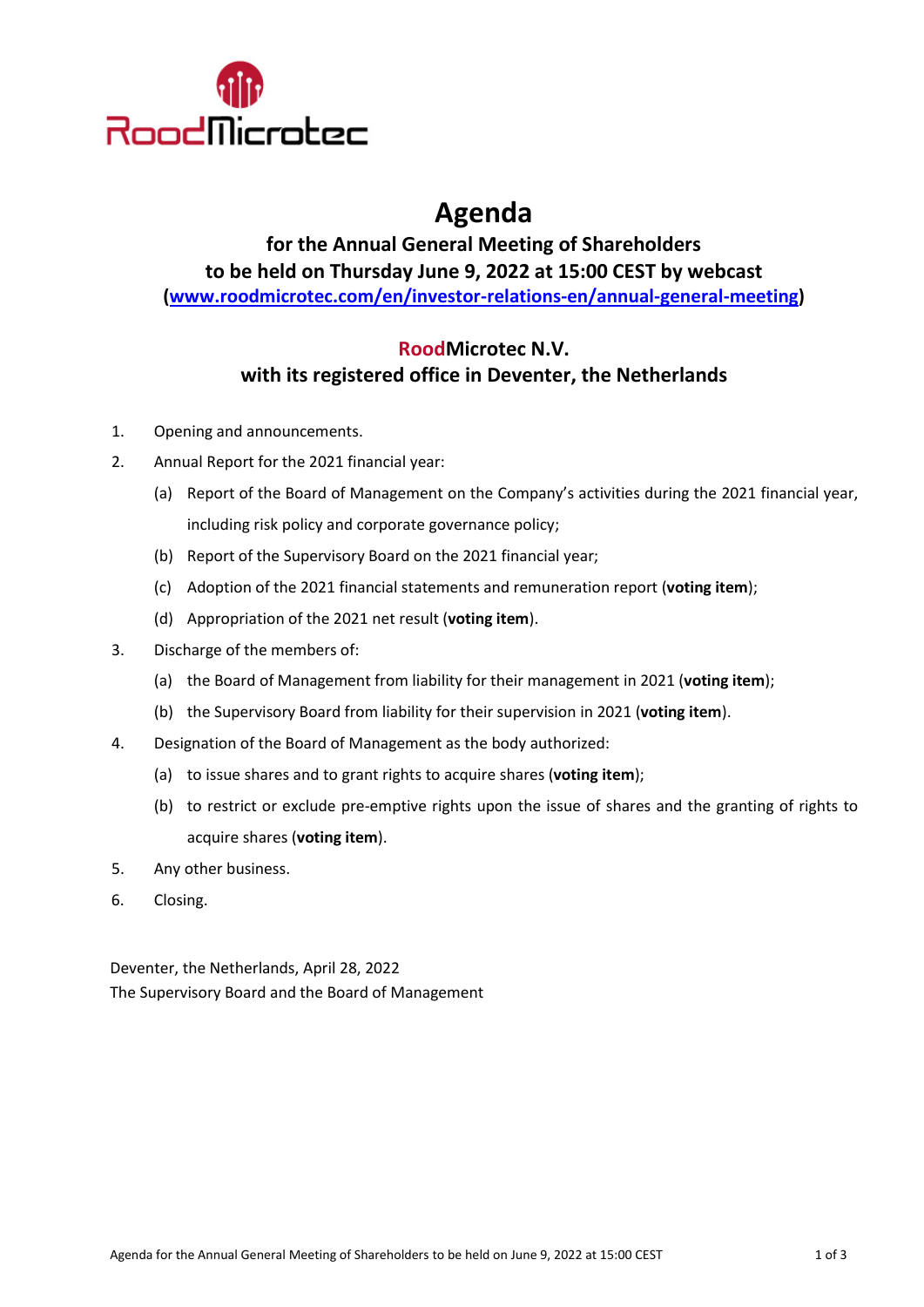

## **Explanatory notes**

**to the Agenda for the Annual General Meeting of Shareholders ('the Meeting') of RoodMicrotec N.V. ('the Company') to be held on Thursday, June 9, 2022 at 15:00 CEST by webcast.**

## **Re. 2.a Report of the Board of Management on the Company's activities during the 2021 financial year, including risk policy and corporate governance policy**

#### **Re. 2.b Report of the Supervisory Board on the 2021 financial year**

Presentation by the Board of Management on the Company's activities and its performance during the 2021 financial year and, in accordance with clause 29.3(a) of the Company's Articles of Association, discussion on the report of the Board of Management, which is included in the 2021 Annual Report on pages 12 to 28.

The Company's risk policy (included in the 2021 Annual Report on pages 34 to 36), the Company's corporate governance policy (pages 43 to 49) and the report of the Supervisory Board (pages 30 to 33) can also be discussed here.

#### **Re. 2.c Adoption of the 2021 financial statements and remuneration report (***voting item***)**

The Supervisory Board has approved the financial statements for the 2021 financial year, as drawn up by the Board of Management and included in the 2021 Annual Report. In accordance with clause 29.3(b) of the Company's Articles of Association, it is proposed to the Meeting to adopt the 2021 financial statements.

Under this agenda item, Mr. John Verhoeven, responsible audit partner of KPMG Accountants N.V., will give a short presentation on the audit of the 2021 Annual Report. KPMG was granted the engagement for the audit of the financial statements for the financial years 2019, 2020, 2021 and 2022 by the Extraordinary Meeting of Shareholders of the Company, held on November 26, 2019.

This agenda item concerns an advisory vote on the Remuneration Report for the financial year 2021, which is included in the 2021 Annual Report on pages 50 to 54. It is proposed to the Meeting to cast a favorable advisory vote in respect of this agenda item.

#### **Re. 2.d Appropriation of the 2021 net result (***voting item***)**

In accordance with clauses 27.2 and 29.3(b) of the Company's Articles of Association, it is proposed to the Meeting that the net profit of the Company for the 2021 financial year in the amount of EUR 1,435,000 is added to the retained earnings reserve within the equity of the Company.